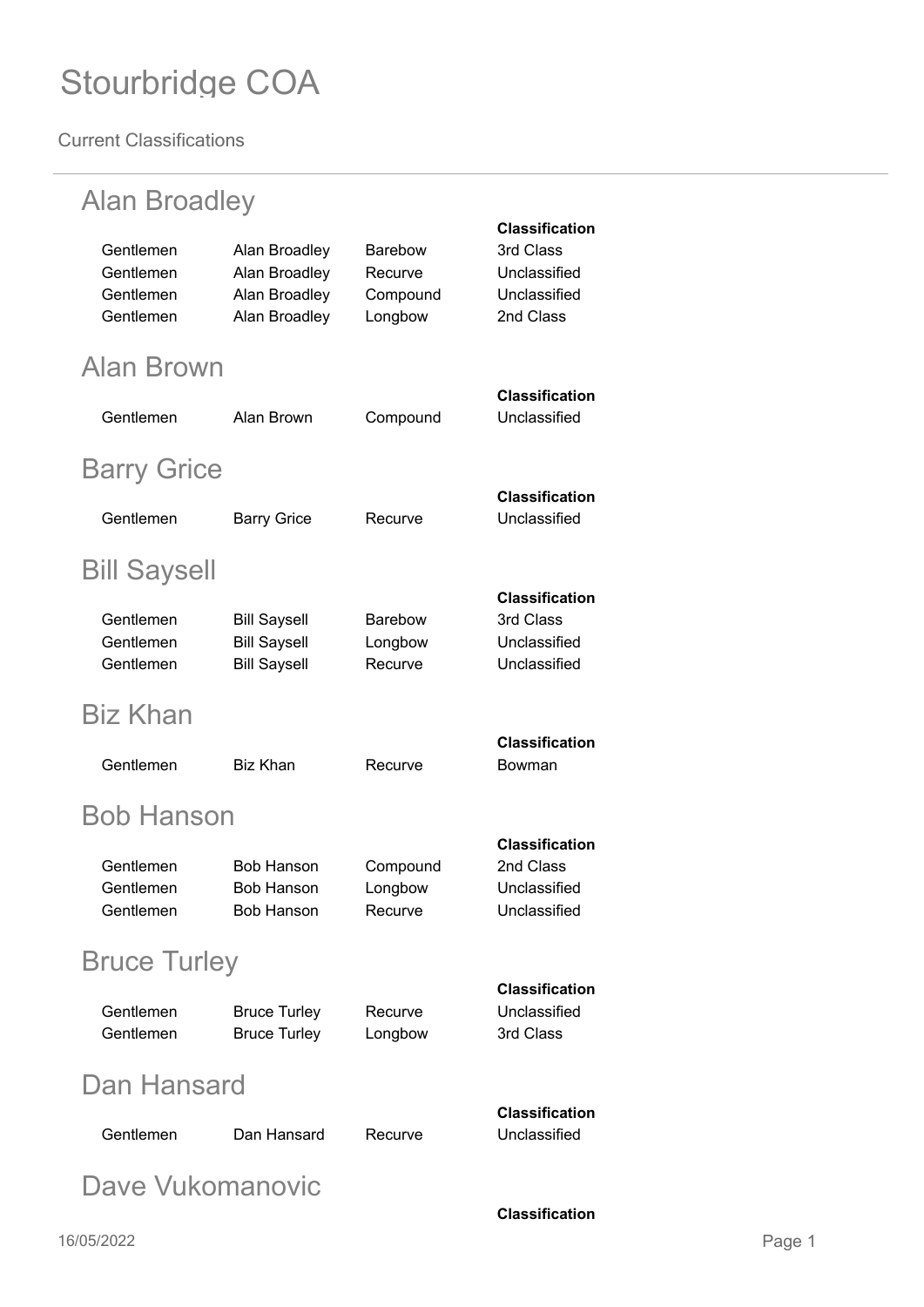| Gentlemen                                     | Dave<br>Vukomanovic            | Longbow             | 2nd Class                                             |  |
|-----------------------------------------------|--------------------------------|---------------------|-------------------------------------------------------|--|
| David Johnson                                 |                                |                     |                                                       |  |
| Gentlemen<br>Gentlemen                        | David Johnson<br>David Johnson | Recurve<br>Compound | <b>Classification</b><br>Unclassified<br>Unclassified |  |
| Euan McSporran                                |                                |                     |                                                       |  |
| Gentlemen U18                                 | Euan McSporran                 | <b>Barebow</b>      | <b>Classification</b><br>Unclassified                 |  |
| <b>Freeman Clive</b>                          |                                |                     |                                                       |  |
| Gentlemen                                     | <b>Freeman Clive</b>           | Compound            | <b>Classification</b><br>Unclassified                 |  |
| Jeremy Wakefield                              |                                |                     |                                                       |  |
| Gentlemen                                     | Jeremy<br>Wakefield            | Compound            | <b>Classification</b><br>Unclassified                 |  |
| Gentlemen                                     | Jeremy<br>Wakefield            | Longbow             | Unclassified                                          |  |
| Gentlemen                                     | Jeremy<br>Wakefield            | Recurve             | Unclassified                                          |  |
| <b>Jo Horner</b>                              |                                |                     |                                                       |  |
| Ladies                                        | Jo Horner                      | Recurve             | <b>Classification</b><br>Unclassified                 |  |
| <b>Julia Tromans</b>                          |                                |                     |                                                       |  |
| Ladies                                        | <b>Julia Tromans</b>           | <b>Barebow</b>      | <b>Classification</b><br>Unclassified                 |  |
| <b>Keely Walton</b>                           |                                |                     |                                                       |  |
| Ladies                                        | Keely Walton                   | Recurve             | <b>Classification</b><br>2nd Class                    |  |
| <b>Leif Parker</b>                            |                                |                     |                                                       |  |
| Gentlemen                                     | Leif Parker                    | Recurve             | <b>Classification</b><br>3rd Class                    |  |
| <b>Macey Beddall</b><br><b>Classification</b> |                                |                     |                                                       |  |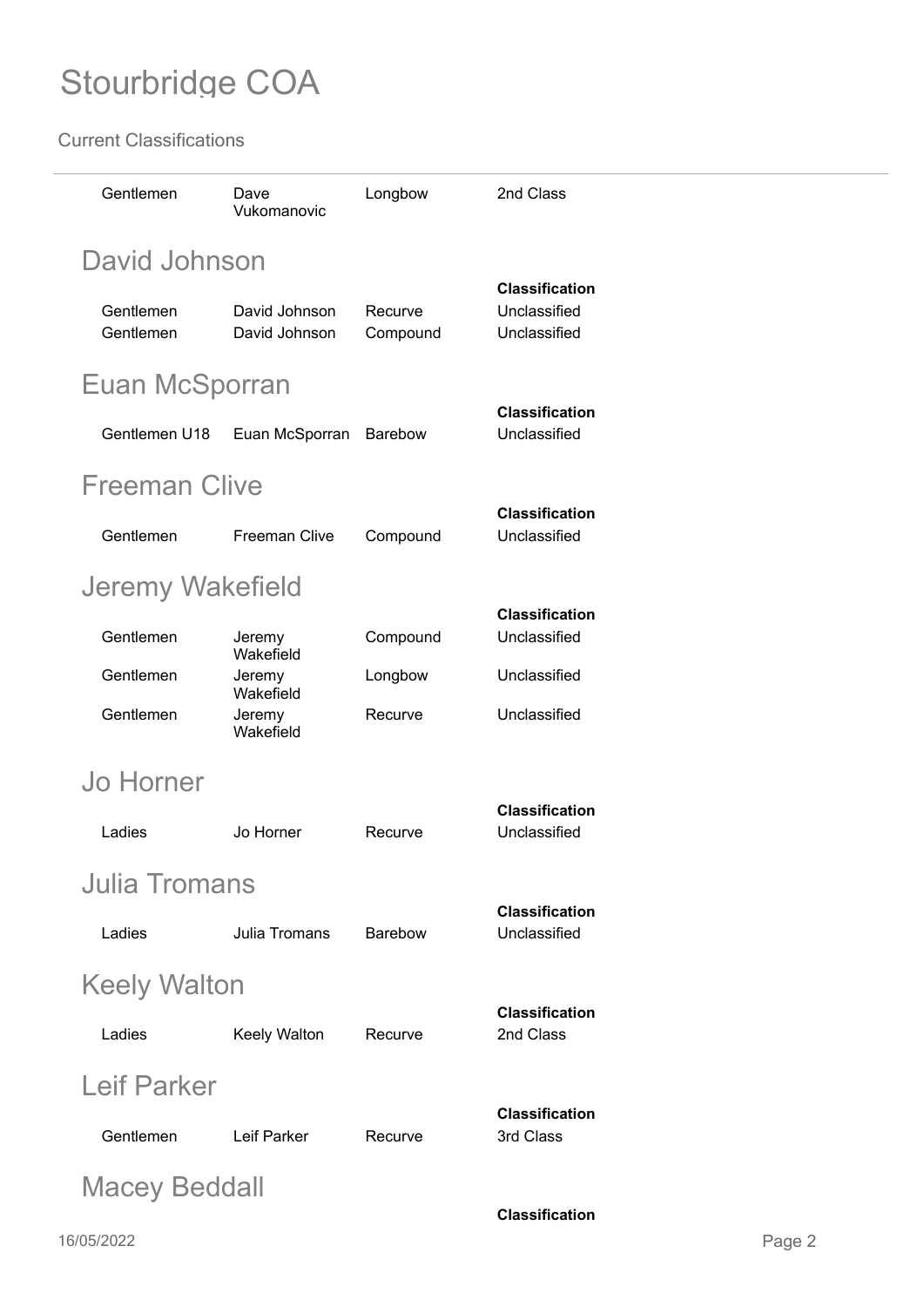| Gentlemen U16<br>Gentlemen U14 | <b>Macey Beddall</b><br>Macey Beddall | Recurve<br>Recurve  | 3rd Class<br>1st Class                                |
|--------------------------------|---------------------------------------|---------------------|-------------------------------------------------------|
| Margaret Hanson                |                                       |                     |                                                       |
| Ladies                         | Margaret                              | Recurve             | <b>Classification</b><br>Unclassified                 |
| Ladies                         | Hanson<br>Margaret                    | Compound            | 2nd Class                                             |
| Ladies                         | Hanson<br>Margaret<br>Hanson          | Longbow             | Unclassified                                          |
| Mark Wragg                     |                                       |                     |                                                       |
| Gentlemen                      | Mark Wragg                            | Compound            | <b>Classification</b><br>1st Class                    |
| <b>Matthew Knight</b>          |                                       |                     |                                                       |
| Gentlemen                      | <b>Matthew Knight</b>                 | Recurve             | <b>Classification</b><br>2nd Class                    |
| <b>Michelle Hall</b>           |                                       |                     |                                                       |
| Ladies<br>Ladies               | Michelle Hall<br><b>Michelle Hall</b> | Recurve<br>Compound | <b>Classification</b><br>Unclassified<br>Unclassified |
| Pattie Vukomanovic             |                                       |                     |                                                       |
| Ladies                         | Pattie<br>Vukomanovic                 | Longbow             | <b>Classification</b><br>3rd Class                    |
| <b>Paul Roughsedge</b>         |                                       |                     |                                                       |
| Gentlemen                      | Paul<br>Roughsedge                    | Recurve             | <b>Classification</b><br>3rd Class                    |
| <b>Paul Turner</b>             |                                       |                     |                                                       |
| Gentlemen                      | <b>Paul Turner</b>                    | Compound            | <b>Classification</b><br>Unclassified                 |
| Peter Barber                   |                                       |                     |                                                       |
| Gentlemen<br>Gentlemen         | Peter Barber<br>Peter Barber          | Recurve<br>Longbow  | <b>Classification</b><br>Unclassified<br>3rd Class    |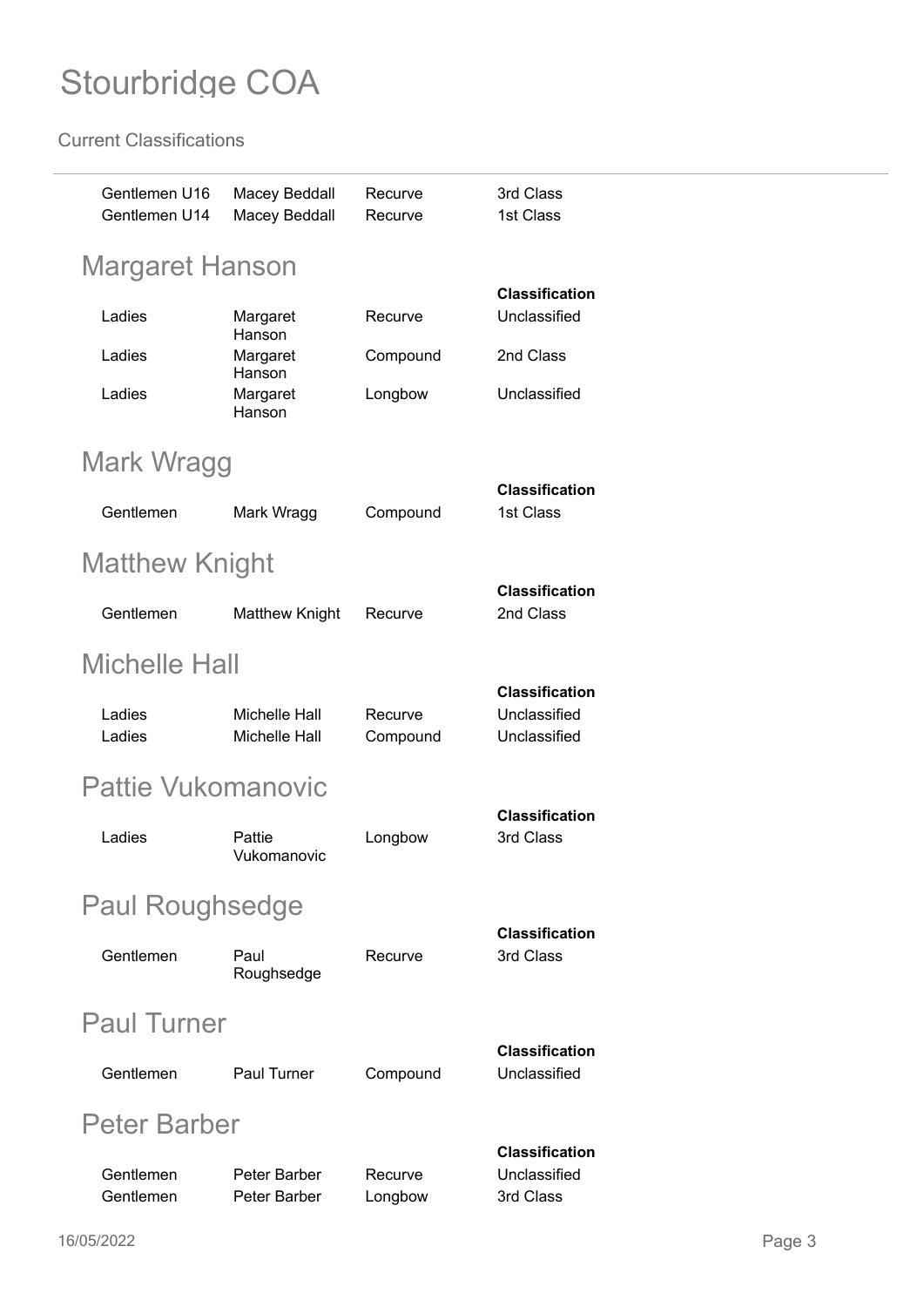| Peter Langmaid         |                                              |                     |                                                       |
|------------------------|----------------------------------------------|---------------------|-------------------------------------------------------|
| Gentlemen<br>Gentlemen | Peter Langmaid<br>Peter Langmaid             | Recurve<br>Compound | <b>Classification</b><br>Unclassified<br>2nd Class    |
| <b>Peter North</b>     |                                              |                     |                                                       |
| Gentlemen              | <b>Peter North</b>                           | <b>Barebow</b>      | <b>Classification</b><br>Unclassified                 |
| <b>Reginald Paget</b>  |                                              |                     |                                                       |
| Gentlemen              | <b>Reginald Paget</b>                        | Recurve             | <b>Classification</b><br>1st Class                    |
| Roger Hanson           |                                              |                     |                                                       |
| Gentlemen              | Roger Hanson                                 | Recurve             | <b>Classification</b><br>2nd Class                    |
| Roger Seabury          |                                              |                     |                                                       |
| Gentlemen              | Roger Seabury                                | Longbow             | <b>Classification</b><br>Unclassified                 |
| <b>Scott Fellows</b>   |                                              |                     |                                                       |
| Gentlemen<br>Gentlemen | <b>Scott Fellows</b><br><b>Scott Fellows</b> | Recurve<br>Barebow  | <b>Classification</b><br>Unclassified<br>Unclassified |
| <b>Scott Potter</b>    |                                              |                     |                                                       |
| Gentlemen              | <b>Scott Potter</b>                          | Compound            | <b>Classification</b><br>3rd Class                    |
| <b>Steve Kelly</b>     |                                              |                     |                                                       |
| Gentlemen<br>Gentlemen | <b>Steve Kelly</b><br><b>Steve Kelly</b>     | Recurve<br>Longbow  | <b>Classification</b><br>2nd Class<br>Unclassified    |
| Steve Knight           |                                              |                     |                                                       |
| Gentlemen<br>Gentlemen | <b>Steve Knight</b><br>Steve Knight          | Longbow<br>Recurve  | <b>Classification</b><br>Unclassified<br>Unclassified |